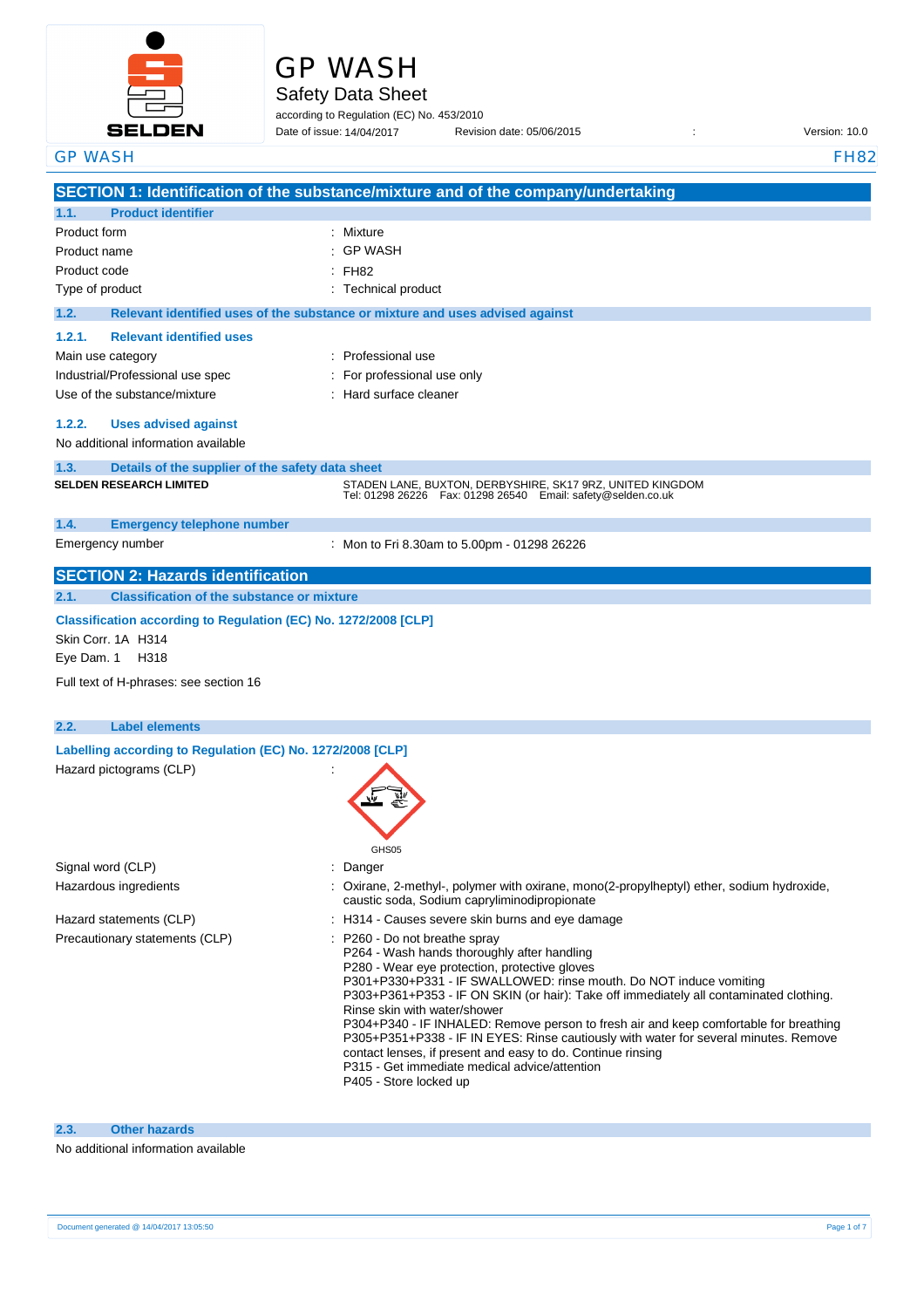# Safety Data Sheet

according to Regulation (EC) No. 453/2010

## **SECTION 3: Composition/information on ingredients**

# **3.1. Substance**

Not applicable

#### **3.2. Mixture**

| <b>Name</b>                                                             | <b>Product identifier</b>                                                  | $\frac{9}{6}$ | <b>Classification according to</b><br>Directive 67/548/EEC | <b>Classification according to</b><br><b>Regulation (EC) No.</b><br>1272/2008 [CLP] |
|-------------------------------------------------------------------------|----------------------------------------------------------------------------|---------------|------------------------------------------------------------|-------------------------------------------------------------------------------------|
| Oxirane, 2-methyl-, polymer with oxirane,<br>mono(2-propylheptyl) ether | (CAS No) Polymer_DT03                                                      | $5 - 15$      | Xn; R22<br>Xi: R41                                         | Acute Tox. 4 (Oral), H302<br>Eye Dam. 1, H318                                       |
| Silicic acid (H2SiO3), sodium salt<br>(waterglass) $(SiO2:Na2O: > 2.6)$ | (CAS No) 1344-09-8<br>(EC no) 215-687-4<br>(REACH-no) 01-<br>2119448725-31 | $5 - 15$      | Xi; R36/38                                                 | Skin Irrit. 2, H315<br>Eye Irrit. 2, H319                                           |
| sodium hydroxide, caustic soda                                          | (CAS No) 1310-73-2<br>(EC no) 215-185-5<br>(EC index no) 011-002-00-6      | $1 - 5$       | C: R35                                                     | Skin Corr. 1A, H314                                                                 |

#### Full text of R- and H-phrases: see section 16

| <b>SECTION 4: First aid measures</b>                                        |                                                                                                                                     |
|-----------------------------------------------------------------------------|-------------------------------------------------------------------------------------------------------------------------------------|
| 4.1.<br><b>Description of first aid measures</b>                            |                                                                                                                                     |
| First-aid measures general                                                  | Get medical advice/attention if you feel unwell.                                                                                    |
| First-aid measures after inhalation                                         | Remove person to fresh air and keep comfortable for breathing.                                                                      |
| First-aid measures after skin contact                                       | Wash with plenty of soap and water. Take off immediately all contaminated clothing and wash it<br>before reuse.                     |
| First-aid measures after eye contact                                        | Immediately rinse with water for a prolonged period while holding the eyelids wide open. Get<br>immediate medical advice/attention. |
| First-aid measures after ingestion                                          | Do NOT induce vomiting. Rinse mouth. Drink plenty of water. Get medical advice/attention.                                           |
| Most important symptoms and effects, both acute and delayed<br>4.2.         |                                                                                                                                     |
| Symptoms/injuries after inhalation                                          | : May cause respiratory irritation.                                                                                                 |
| Symptoms/injuries after skin contact                                        | Burns.                                                                                                                              |
| Symptoms/injuries after eye contact                                         | Causes serious eye damage.                                                                                                          |
| Symptoms/injuries after ingestion                                           | Burns.                                                                                                                              |
| 4.3.                                                                        | Indication of any immediate medical attention and special treatment needed                                                          |
| Treat symptomatically.                                                      |                                                                                                                                     |
| <b>SECTION 5: Firefighting measures</b>                                     |                                                                                                                                     |
| <b>Extinguishing media</b><br>5.1.                                          |                                                                                                                                     |
| Suitable extinguishing media                                                | : Carbon dioxide. Dry powder. Foam.                                                                                                 |
| 5.2.<br>Special hazards arising from the substance or mixture               |                                                                                                                                     |
| Hazardous decomposition products in case of<br>fire                         | : Corrosive vapours.                                                                                                                |
| 5.3.<br><b>Advice for firefighters</b>                                      |                                                                                                                                     |
| No additional information available                                         |                                                                                                                                     |
| <b>SECTION 6: Accidental release measures</b>                               |                                                                                                                                     |
| Personal precautions, protective equipment and emergency procedures<br>6.1. |                                                                                                                                     |
| 6.1.1.<br>For non-emergency personnel                                       |                                                                                                                                     |
| Emergency procedures                                                        | : Evacuate unnecessary personnel.                                                                                                   |
| 6.1.2.<br>For emergency responders                                          |                                                                                                                                     |
| Protective equipment                                                        | : Use personal protective equipment as required.                                                                                    |
| <b>Environmental precautions</b><br>6.2.                                    |                                                                                                                                     |
| Avoid release to the environment.                                           |                                                                                                                                     |
| 6.3.<br>Methods and material for containment and cleaning up                |                                                                                                                                     |
| For containment                                                             | Collect spillage.                                                                                                                   |
| Methods for cleaning up                                                     | Soak up spills with inert solids, such as clay or diatomaceous earth as soon as possible.                                           |
| 6.4.<br><b>Reference to other sections</b>                                  |                                                                                                                                     |
|                                                                             | For further information refer to section 8: "Exposure controls/personal protection". For further information refer to section 13.   |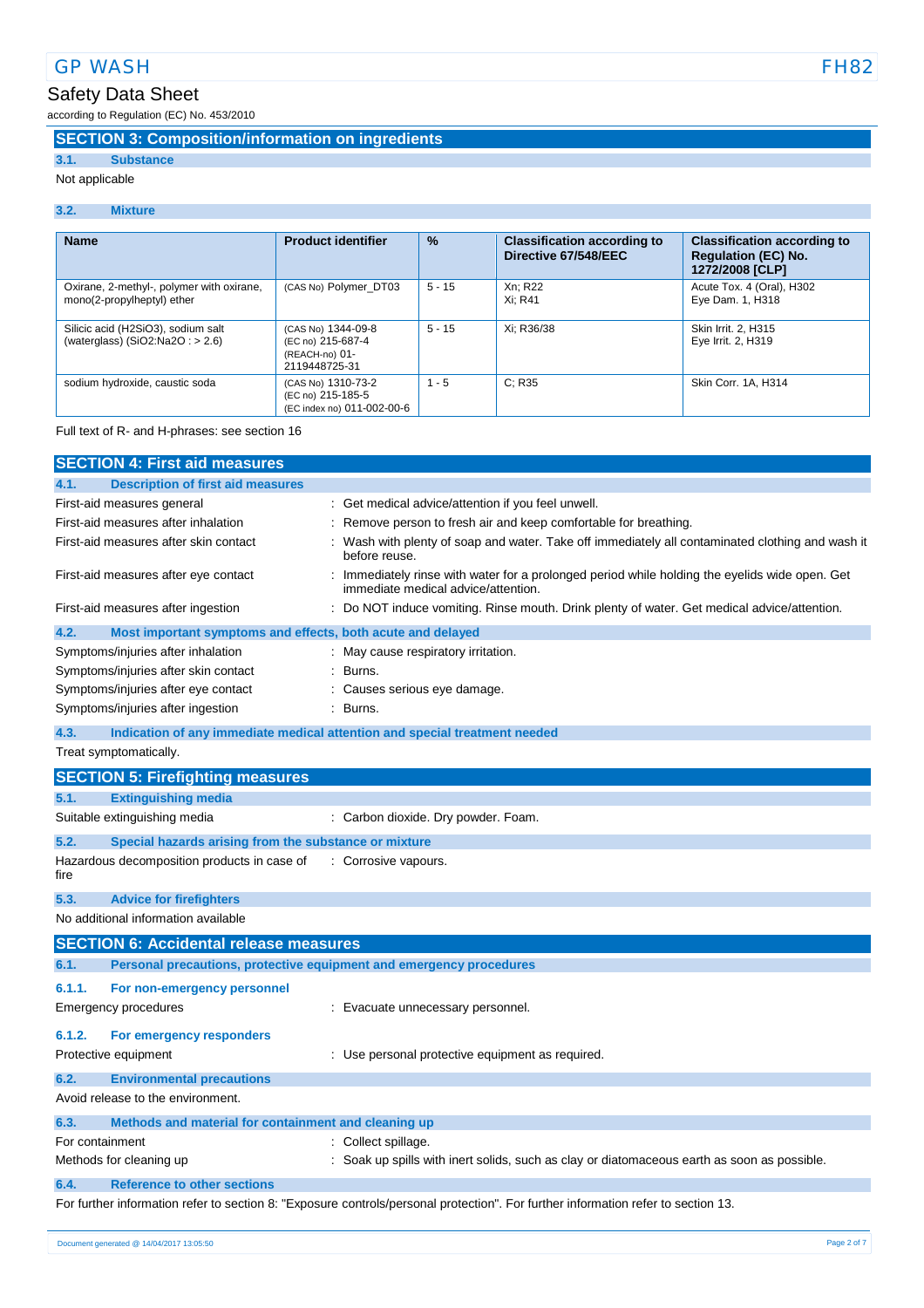### Safety Data Sheet

according to Regulation (EC) No. 453/2010

| <b>SECTION 7: Handling and storage</b>                               |                                                                   |  |  |
|----------------------------------------------------------------------|-------------------------------------------------------------------|--|--|
| <b>Precautions for safe handling</b><br>7.1.                         |                                                                   |  |  |
| Precautions for safe handling                                        | : Avoid contact with skin and eyes.                               |  |  |
| Hygiene measures                                                     | : Do not eat, drink or smoke when using this product.             |  |  |
| Conditions for safe storage, including any incompatibilities<br>7.2. |                                                                   |  |  |
| <b>Technical measures</b>                                            | : Does not require any specific or particular technical measures. |  |  |
| Storage conditions                                                   | : Keep container closed when not in use.                          |  |  |
| Incompatible products                                                | : Oxidizing agent. Strong acids.                                  |  |  |
| Incompatible materials                                               | : Metals.                                                         |  |  |
| Special rules on packaging                                           | : Keep only in original container.                                |  |  |
| 7.3.<br>Specific end use(s)                                          |                                                                   |  |  |

No additional information available

# **SECTION 8: Exposure controls/personal protection**

**8.1. Control parameters**

No additional information available

#### **8.2. Exposure controls**

| Materials for protective clothing | : Not required for normal conditions of use |
|-----------------------------------|---------------------------------------------|
| Hand protection                   | : Protective gloves                         |
| Eye protection                    | : Safety glasses                            |
| Skin and body protection          | : Not required for normal conditions of use |
| Respiratory protection            | : Not required for normal conditions of use |
|                                   |                                             |

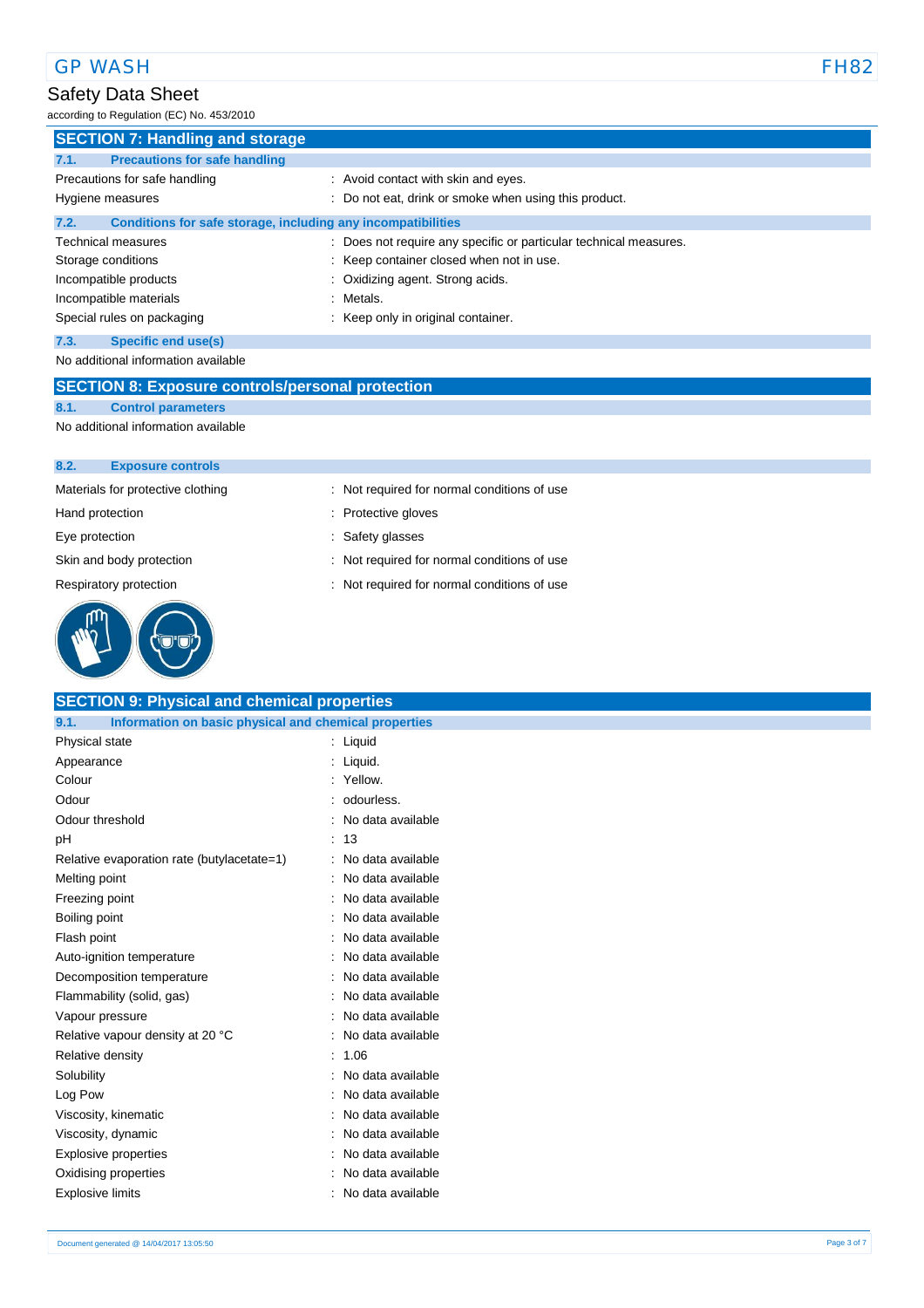|         | <b>GP WASH</b>                                                  | <b>FH82</b> |
|---------|-----------------------------------------------------------------|-------------|
|         | Safety Data Sheet<br>according to Regulation (EC) No. 453/2010  |             |
| 9.2.    | <b>Other information</b><br>No additional information available |             |
|         | <b>SECTION 10: Stability and reactivity</b>                     |             |
| 10.1.   | <b>Reactivity</b>                                               |             |
|         | No additional information available                             |             |
| 10.2.   | <b>Chemical stability</b>                                       |             |
|         | Stable under normal conditions.                                 |             |
| 10.3.   | <b>Possibility of hazardous reactions</b>                       |             |
|         | No additional information available                             |             |
| 10.4.   | <b>Conditions to avoid</b>                                      |             |
|         | No additional information available                             |             |
| 10.5.   | <b>Incompatible materials</b>                                   |             |
| metals. |                                                                 |             |
| 10.6.   | <b>Hazardous decomposition products</b>                         |             |

No additional information available

| <b>SECTION 11: Toxicological information</b>          |                                                      |  |  |
|-------------------------------------------------------|------------------------------------------------------|--|--|
| Information on toxicological effects<br>11.1.         |                                                      |  |  |
| Acute toxicity                                        | : Not classified                                     |  |  |
| Skin corrosion/irritation                             | : Causes severe skin burns and eye damage.<br>pH: 13 |  |  |
| Serious eye damage/irritation                         | : Causes serious eye damage.<br>pH: 13               |  |  |
| Respiratory or skin sensitisation                     | : Not classified                                     |  |  |
| Germ cell mutagenicity                                | : Not classified                                     |  |  |
| Carcinogenicity                                       | : Not classified                                     |  |  |
| Reproductive toxicity                                 | : Not classified                                     |  |  |
| Specific target organ toxicity (single exposure)      | : Not classified                                     |  |  |
| Specific target organ toxicity (repeated<br>exposure) | : Not classified                                     |  |  |
| Aspiration hazard                                     | : Not classified                                     |  |  |

# **SECTION 12: Ecological information**

| 12.1.<br><b>Toxicity</b>                                                            |                                 |  |
|-------------------------------------------------------------------------------------|---------------------------------|--|
| Oxirane, 2-methyl-, polymer with oxirane, mono(2-propylheptyl) ether (Polymer_DT03) |                                 |  |
| LC50 fishes 1                                                                       | $> 10 - 100$ mg/l               |  |
| EC50 Daphnia 1                                                                      | $> 10 - 100$ mg/l               |  |
| ErC50 (other aquatic plants)                                                        | $> 10 - 100$ mg/l               |  |
| Silicic acid (H2SiO3), sodium salt (waterglass) (SiO2:Na2O : > 2.6) (1344-09-8)     |                                 |  |
| LC50 fishes 1                                                                       | 260 mg/l                        |  |
| EC50 other aquatic organisms 1                                                      | 1700 mg/l EC50 waterflea (48 h) |  |
| EC50 other aquatic organisms 2                                                      | 207 mg/l IC50 algea (72 h) mg/l |  |
|                                                                                     |                                 |  |

### **12.2. Persistence and degradability**

No additional information available

| 12.3. | <b>Bioaccumulative potential</b>          |
|-------|-------------------------------------------|
|       | No additional information available       |
| 12.4. | <b>Mobility in soil</b>                   |
|       | No additional information available       |
| 12.5. | <b>Results of PBT and vPvB assessment</b> |
|       | No additional information available       |
| 12.6. | Other adverse effects                     |
|       | No additional information available       |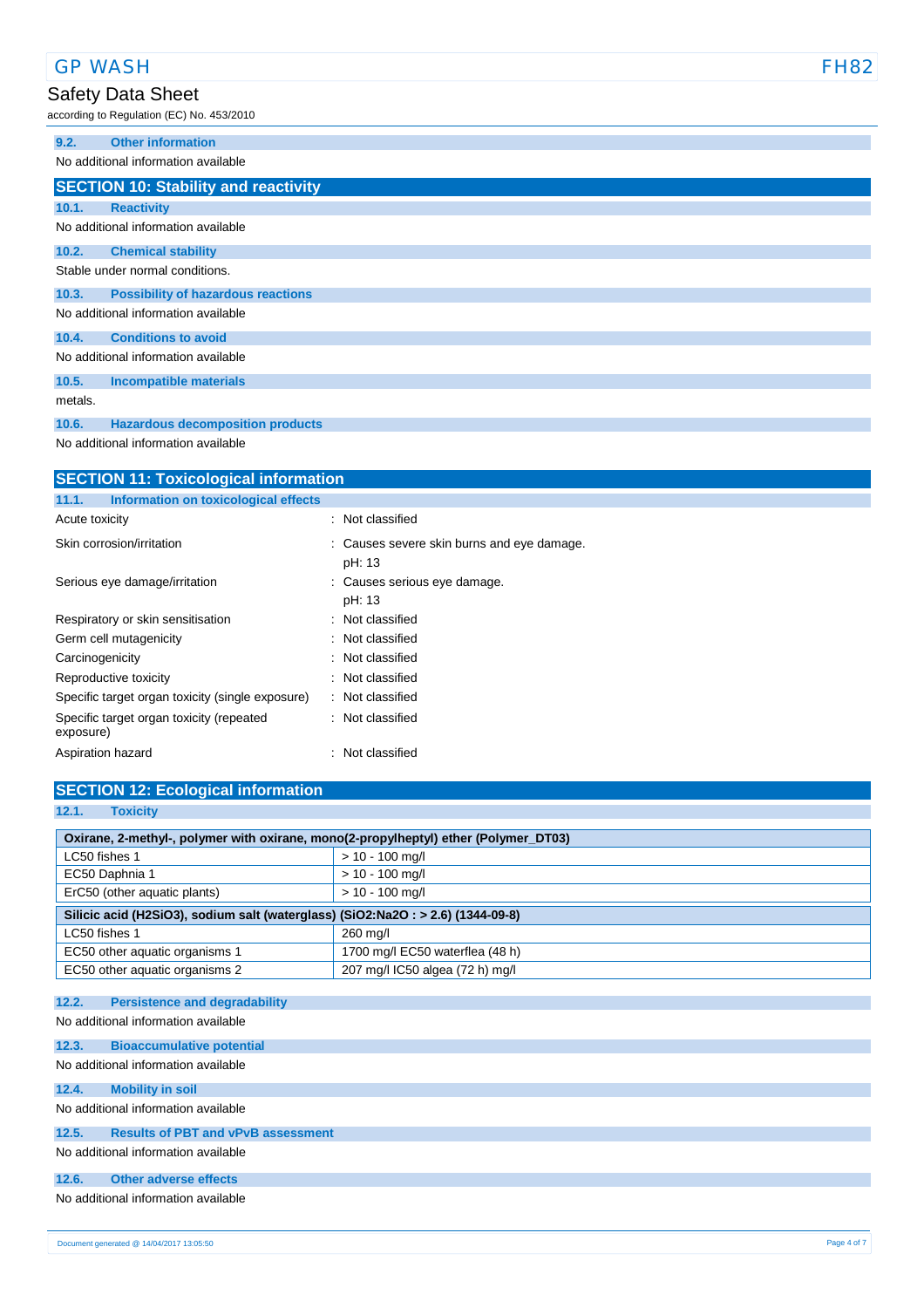### GP WASH FH82

# Safety Data Sheet

according to Regulation (EC) No. 453/2010

| <b>SECTION 13: Disposal considerations</b> |  |  |
|--------------------------------------------|--|--|
|                                            |  |  |

**13.1. Waste treatment methods**

# No additional information available

# **SECTION 14: Transport information**

### In accordance with ADR / RID / IMDG / IATA / ADN

| <b>UN number</b><br>14.1.                  |                                                                                            |
|--------------------------------------------|--------------------------------------------------------------------------------------------|
| UN-No. (ADR)                               | : 1760                                                                                     |
| UN-No. (IMDG)                              | 1760<br>÷                                                                                  |
| UN-No.(IATA)                               | : 1760                                                                                     |
| 14.2.<br><b>UN proper shipping name</b>    |                                                                                            |
| Proper Shipping Name (ADR)                 | : CORROSIVE LIQUID, N.O.S.                                                                 |
| Proper Shipping Name (IMDG)                | : CORROSIVE LIQUID, N.O.S.                                                                 |
| Proper Shipping Name (IATA)                | : CORROSIVE LIQUID, N.O.S.                                                                 |
| Transport document description (ADR)       | : UN 1760 CORROSIVE LIQUID, N.O.S. (SODIUM HYDROXIDE, SODIUM METASILICATE), 8,<br>III, (E) |
| Transport document description (IMDG)      | : UN 1760 CORROSIVE LIQUID, N.O.S., 8, III                                                 |
| 14.3.<br><b>Transport hazard class(es)</b> |                                                                                            |
| <b>ADR</b>                                 |                                                                                            |
| Transport hazard class(es) (ADR)           | $\therefore$ 8                                                                             |
| Danger labels (ADR)                        | $\therefore$ 8                                                                             |
|                                            |                                                                                            |
| <b>IMDG</b>                                |                                                                                            |
| Transport hazard class(es) (IMDG)          | : 8                                                                                        |
| Danger labels (IMDG)                       | $\therefore$ 8                                                                             |
|                                            |                                                                                            |
| <b>IATA</b>                                |                                                                                            |
| $Transpart$ borord close(so) $(10T_A)$     |                                                                                            |

Transport hazard class(es) (IATA) : 8 Hazard labels (IATA) : 8



| 14.4.<br><b>Packing group</b>         |                                          |
|---------------------------------------|------------------------------------------|
| Packing group (ADR)                   | ÷ III.                                   |
| Packing group (IMDG)                  | ÷ III                                    |
| Packing group (IATA)                  | : III                                    |
| 14.5.<br><b>Environmental hazards</b> |                                          |
| Dangerous for the environment         | : No                                     |
| Marine pollutant                      | : No                                     |
| Other information                     | : No supplementary information available |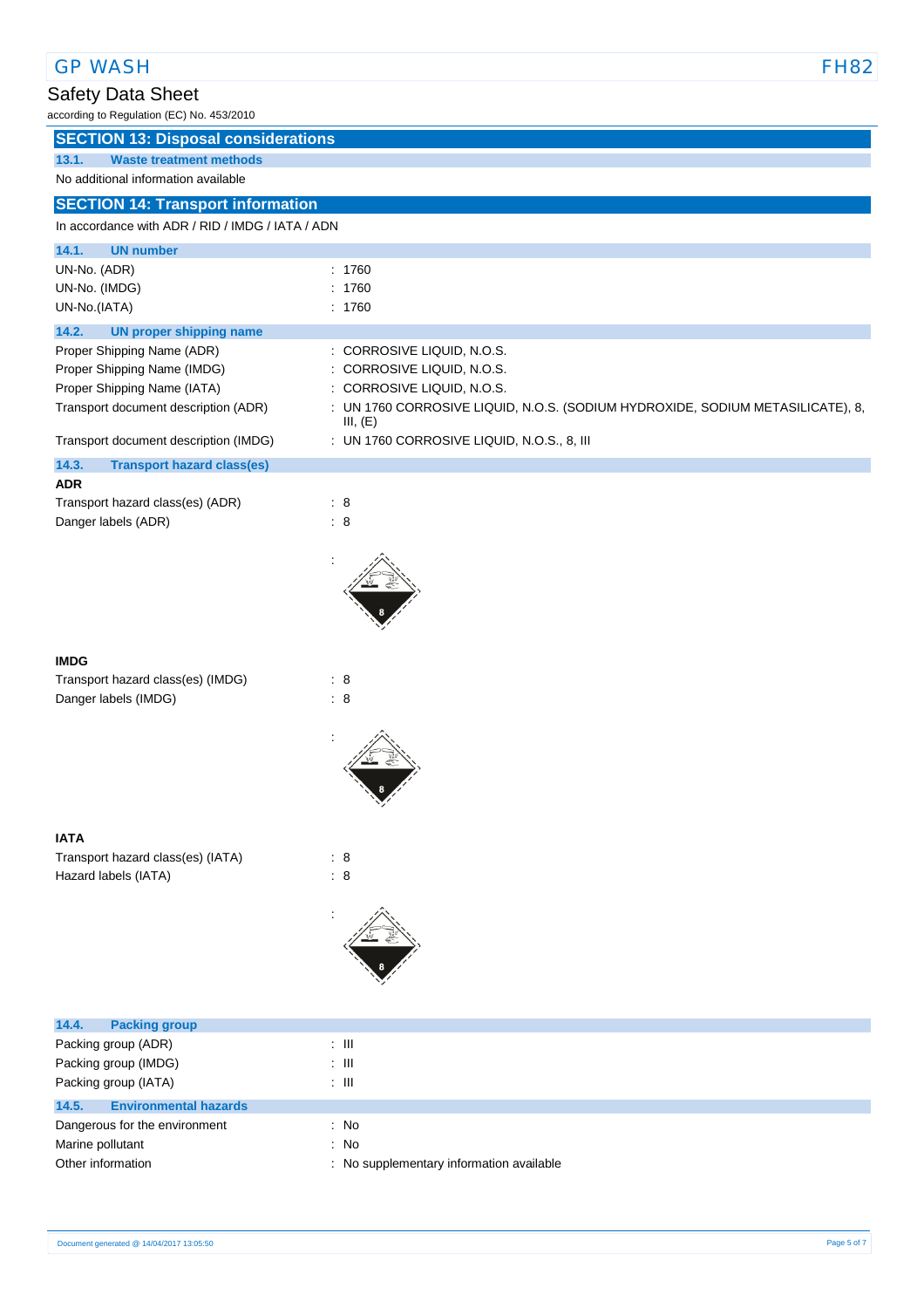### GP WASH FH82

# Safety Data Sheet

according to Regulation (EC) No. 453/2010

**14.6. Special precautions for user**

### **- Overland transport**

| Classification code (ADR)                                             | C9                                 |
|-----------------------------------------------------------------------|------------------------------------|
| Special provisions (ADR)                                              | 274                                |
| Limited quantities (ADR)                                              | 5L                                 |
| Excepted quantities (ADR)                                             | E1                                 |
| Packing instructions (ADR)                                            | P001, IBC03, LP01, R001            |
| Mixed packing provisions (ADR)                                        | MP19                               |
| Portable tank and bulk container instructions<br>(ADR)                | : T7                               |
| Portable tank and bulk container special<br>provisions (ADR)          | $:$ TP1, TP28                      |
| Tank code (ADR)                                                       | L4BN                               |
| Vehicle for tank carriage                                             | : AT                               |
| Transport category (ADR)                                              | 3                                  |
| Special provisions for carriage - Packages<br>(ADR)                   | : V12                              |
| Hazard identification number (Kemler No.)                             | ÷<br>80                            |
| Orange plates                                                         | $\ddot{\phantom{a}}$<br>80<br>1760 |
| Tunnel restriction code (ADR)                                         | Е<br>$\ddot{\phantom{a}}$          |
| EAC code                                                              | : 2X                               |
| APP code                                                              | в                                  |
|                                                                       |                                    |
| - Transport by sea<br>Special provisions (IMDG)                       | : 223, 274                         |
|                                                                       | - 5 L                              |
| Limited quantities (IMDG)<br>Excepted quantities (IMDG)               | E1                                 |
|                                                                       |                                    |
| Packing instructions (IMDG)<br>IBC packing instructions (IMDG)        | : P001, LP01<br>IBC03              |
|                                                                       | : T7                               |
| Tank instructions (IMDG)                                              |                                    |
| Tank special provisions (IMDG)                                        | $:$ TP1, TP28<br>$F-A$             |
| EmS-No. (Fire)                                                        | : S-B                              |
| EmS-No. (Spillage)                                                    | A                                  |
| Stowage category (IMDG)                                               |                                    |
| - Air transport                                                       |                                    |
| PCA Excepted quantities (IATA)                                        | : E1                               |
| PCA Limited quantities (IATA)                                         | : Y841                             |
| PCA limited quantity max net quantity (IATA)                          | 1L                                 |
| PCA packing instructions (IATA)                                       | 852                                |
| PCA max net quantity (IATA)                                           | 5L                                 |
| CAO packing instructions (IATA)                                       | 856                                |
| CAO max net quantity (IATA)                                           | 60L                                |
| Special provisions (IATA)                                             | A <sub>3</sub>                     |
| ERG code (IATA)                                                       | 8L                                 |
| 14.7. Transport in bulk according to Annex II of MARPOL 73/78 and the |                                    |

| 14.7.    | Transport in bulk according to Annex II of MARPOL 73/78 and the IBC Code |  |
|----------|--------------------------------------------------------------------------|--|
| IBC code | : Not applicable.                                                        |  |

### **SECTION 15: Regulatory information**

**15.1. Safety, health and environmental regulations/legislation specific for the substance or mixture**

#### **15.1.1. EU-Regulations**

Contains no substances with Annex XVII restrictions Contains no substance on the REACH candidate list Contains no REACH Annex XIV substances